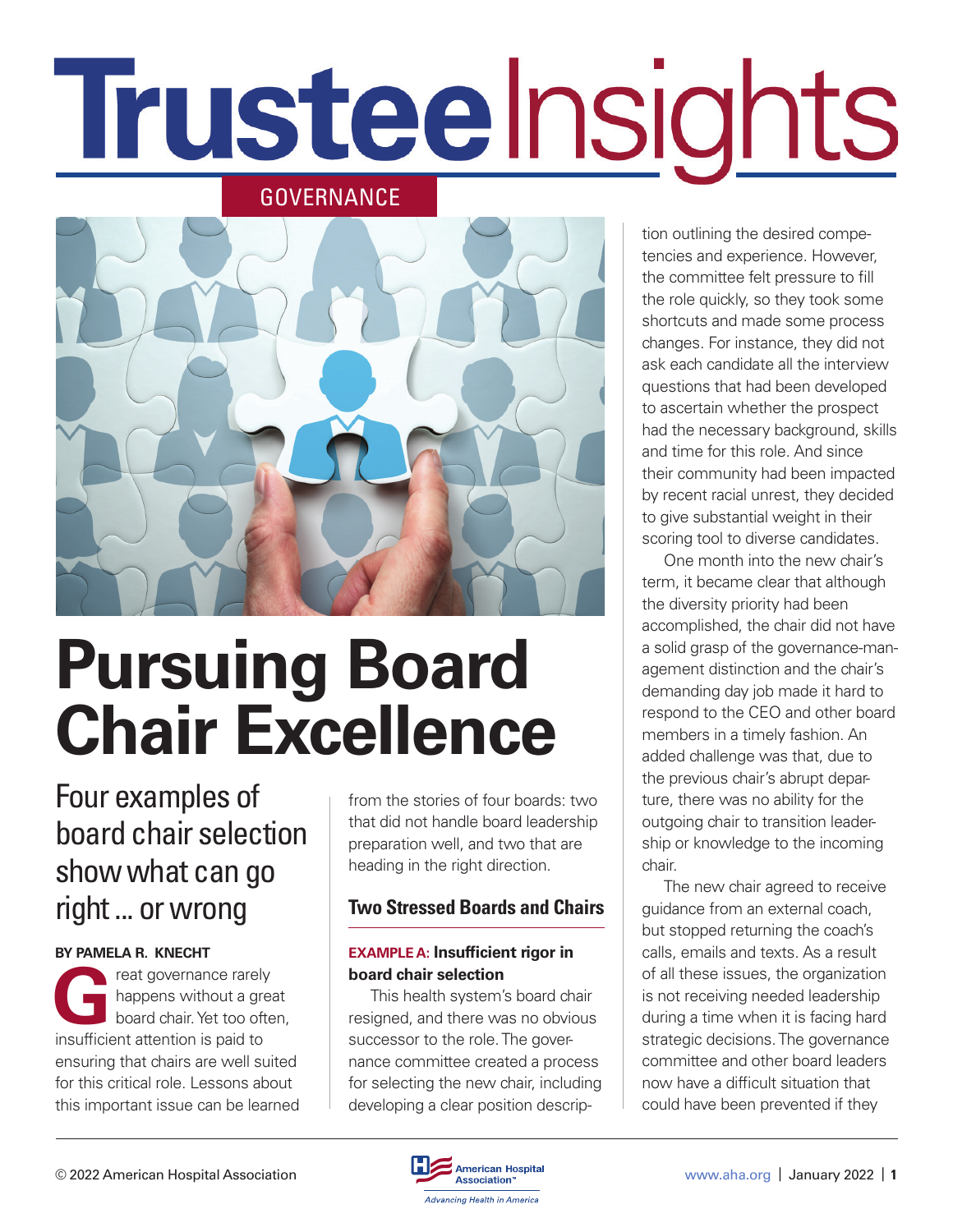## **Trusteelnsights**

had been less swayed by the local political situation and instead had followed the interview process more completely and rigorously. It also would have been better to establish a board leadership succession process many months before it was needed.

#### **EXAMPLE B: Incomplete processes and internal political issues**

A new health system corporation and board were created to bring three systems together to better serve their communities. An extensive process was used to select the new system board chair, in part because one of the three legacy system boards was advocating for their leader to fill that role. The process became so contentious that an external search firm was retained. The search firm eventually advised the system board that they would need to resolve the internal politics themselves. The system board did eventually select a chair with the needed background and skills, but they did not formally agree on who would be the vice chair. In addition, there was no process in place for evaluating the performance of the chair to determine if they should be elected to a second two-year term.

An external consultant conducted confidential, individual interviews to help assess the chair's performance and determine who might be interested in becoming the board chair. The board members responded that the chair had done a great job of partnering with the CEO to lead transformation to a more integrated system, while remaining appropriately neutral regarding the three legacy systems' interests. The board chair was elected to another term,

providing more time to address the other issue. Continuing his commitment to governance excellence, the chair would like to begin mentoring the incoming chair, but that person has not yet been identified. The governance committee must now determine how to nominate a vice chair without resurrecting the tension from the previous process.

#### **Two Signs of Hope in Assuring Board Chair Excellence**

Those are two of many stories about hospitals and systems that are less effective than they could be because they lack a comprehensive approach to board leadership selection, development and succession.

Other boards and board leaders are headed down the right path.

#### **EXAMPLE C: Using an assessment, coaching and board retreat**

A new board chair of a subsidiary hospital recognized that he and his fellow board members needed a better understanding of how they could be more effective and efficient. In the first month of his term, the board chair announced the hospital would retain a governance consulting firm to assess the board's structures and practices and make recommendations for enhancement. As part of the process, the consultant would observe board meetings and then coach the chair on how to be successful in his new role, since his leadership experience had been in closely held, for-profit companies.

Issues identified from the assessment included a lack of clarity about the authority of the subsidiary board within the health system; insufficient understanding of the

role of the board and board chair vis-à-vis the CEO; and a board leadership succession track that required an eight-year commitment and had created a small group that was perceived as knowing more than the rest of the board.

At a facilitated retreat, the full board candidly discussed the identified issues and developed board enhancement goals, one of which was to shorten and broaden the board leadership development process. On a parallel track, the coach helped the chair gain a better understanding of his role leading the board of a not-for-profit hospital and provided facilitation techniques designed to increase engagement of all board members. This board and its chair are taking positive steps toward ensuring that multiple board leaders are interested in and prepared for their roles.

#### **EXAMPLE D: Taking a proactive approach**

A real sign of hope for the field of health care governance came from a hospital board vice chair who wanted help preparing for his future role as chair. He recognized that he had not been a board chair of an organization as complex as a not-for-profit hospital, and he wanted to start off on the right foot. He requested articles on how to be a great board chair and wanted to take advantage of any educational opportunities for incoming and existing board leaders.

One of the most compelling ideas this board chair had was to create a networking group of not-forprofit health care board chairs and vice chairs. His vision was for an informal group that would meet on

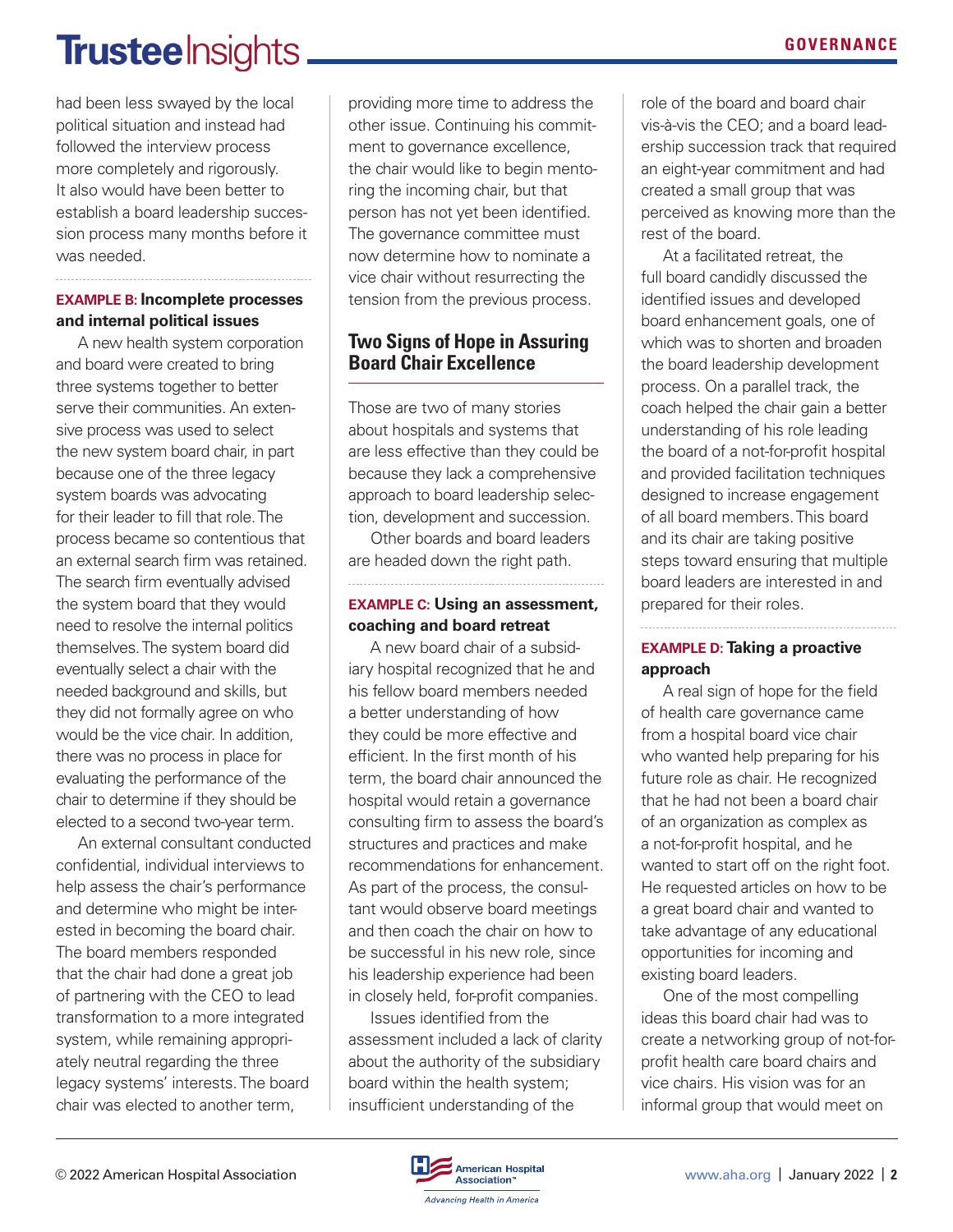## **Trustee** Insights

a regular basis, perhaps with a facilitator, to share helpful resources and successful practices. His proactive approach toward ensuring his own effectiveness as board chair while also helping colleagues is inspiring.

#### **Typical Challenges to Effective Board Leadership**

These four stories highlight some of the typical challenges for boards, governance committees and chairs. Common themes emerge from these stories.

#### **Challenges for boards and governance committees**

• Nonexistent or incomplete processes for board leadership selection, development and succession

• Insufficient definitions of the skills, experiences and perspectives needed by board chairs

• Hypersensitivity to political and interpersonal issues

• Lack of courage or time to work through difficult situations

#### **Challenges for individual board chairs**

• Not enough transition time between outgoing and incoming chairs

• Little experience chairing the volunteer board of a not-for-profit organization

• Unclear about the governance-management distinction

• Not sufficiently aware of their own areas needing improvement

• Management experience and style that are prescriptive instead of facilitative

• Lack of time to serve in such a demanding role

#### **Best Practices for Board Leadership**

These stories include kernels of wisdom for governance committees interested in board leadership excellence as well as board chairs who want to excel in their role.

#### **Best practices of proactive governance committees**

The highest-performing boards have proactive governance committees that focus time and attention on helping to identify and prepare stellar board leaders. Best practices include:

• Develop and fully implement a comprehensive board policy and process for board leadership identification, selection, development and succession.

• Identify all the skills, competencies and perspectives needed by a hospital or health system board chair in these complex times, including agreeing on the approach to diversity, equity and inclusion.

• Create descriptions for each board leadership role that outline responsibilities, terms and term limits.

• Develop a pool of potential leaders and create a plan and timeline that indicate who is being groomed for each leadership role.

• Ensure individual leaders have multiple opportunities to develop their knowledge and skills (e.g., chairing committees, participating in educational sessions).

• Assume that incoming board chairs will need at least a year to be mentored by the outgoing chair. other board leaders and the CEO to ensure a smooth transition.

• Have the courage to imple-

ment the board-approved processes and policies, regardless of internal politics or individual situations.

#### **Characteristics of excellent board chairs**

The role of a hospital or health system board chair is demanding and complex. The individuals who excel in this role have typically chaired the boards of other large, not-for-profit organizations and have the following characteristics and abilities:

• Help all board members focus on the mission, vision and values of the organization.

• Understand the health care environment from a strategic perspective.

• Have experience leading complex organizations and building relationships with multiple stakeholders.

• Understand their organization's corporate, governance and management structures.

• Work with the CEO as a partner, while respecting the governance-management distinction.

• Plan the board's work for the year and for each meeting, based on the CEO's guidance and the strategic plan.

• See their primary role as a facilitator of discussions, drawing out all board members' thoughts and opinions (versus giving their own opinion).

• Hold board members accountable to their fiduciary duties and behavioral guidelines, as needed (e.g., conflicts of interest).

• Make the time needed to serve in this critical role.

• Encourage regular evaluation of the chair, committee chairs, board as a whole and individual